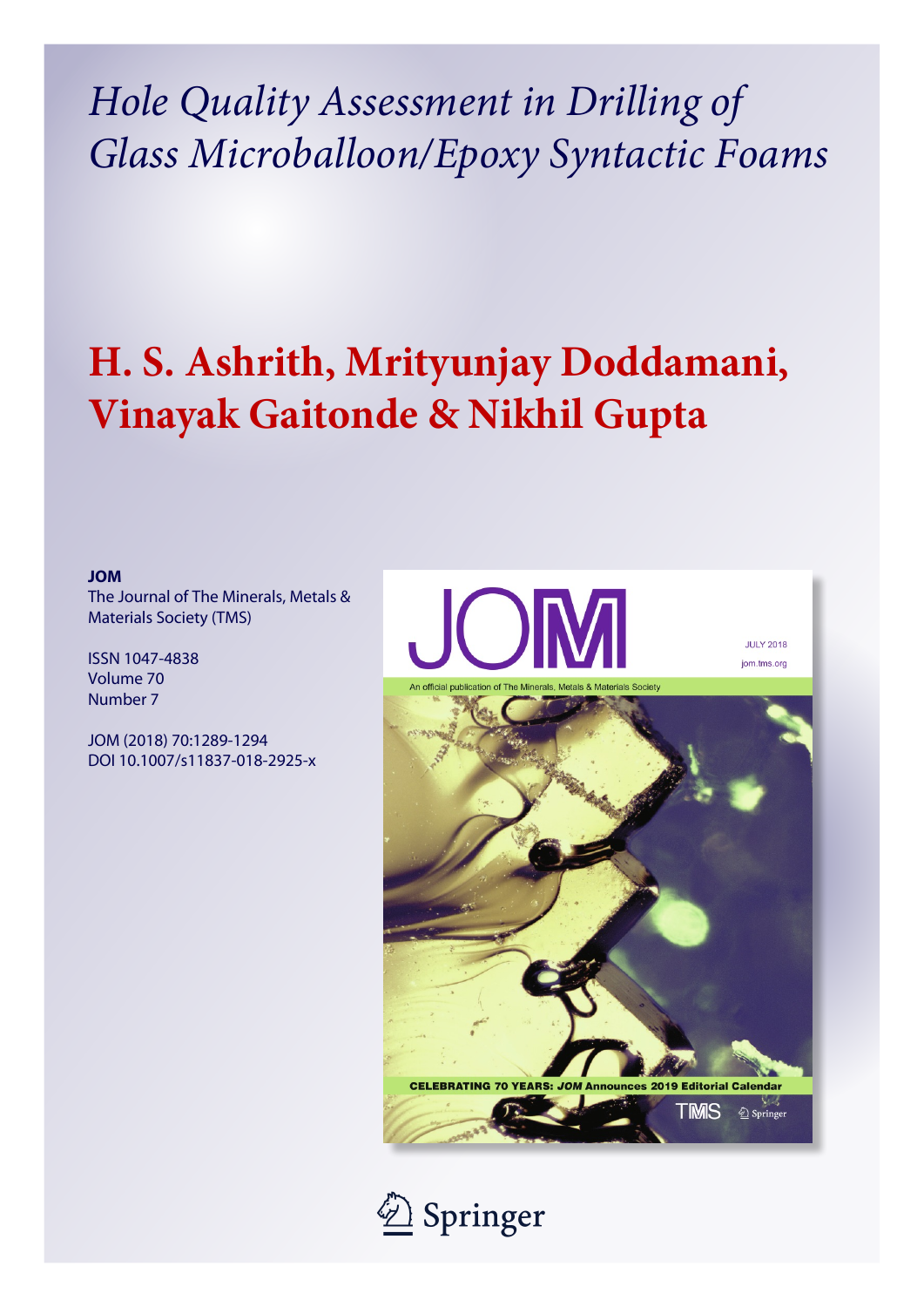**Your article is protected by copyright and all rights are held exclusively by The Minerals, Metals & Materials Society. This e-offprint is for personal use only and shall not be selfarchived in electronic repositories. If you wish to self-archive your article, please use the accepted manuscript version for posting on your own website. You may further deposit the accepted manuscript version in any repository, provided it is only made publicly available 12 months after official publication or later and provided acknowledgement is given to the original source of publication and a link is inserted to the published article on Springer's website. The link must be accompanied by the following text: "The final publication is available at link.springer.com".**

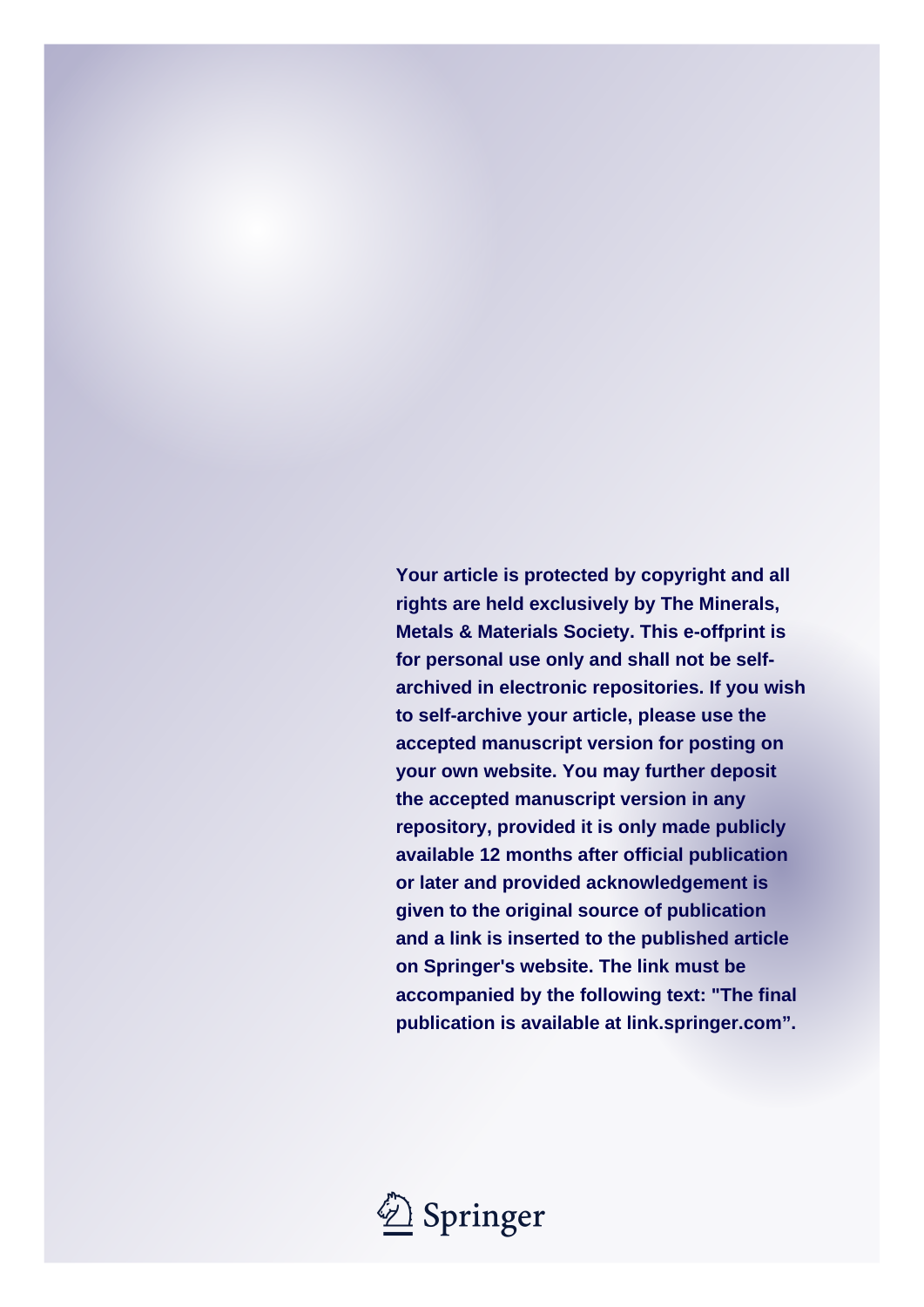

METAL AND POLYMER MATRIX COMPOSITES

# Hole Quality Assessment in Drilling of Glass Microballoon/ Epoxy Syntactic Foams

H.S. ASHRITH,<sup>1</sup> MRITYUNJAY DODDAMANI,<sup>1,4</sup> VINAYAK GAITONDE,<sup>2</sup> and NIKHIL GUPTA<sup>3</sup>

1.—Advanced Manufacturing Laboratory, Department of Mechanical Engineering, National Institute of Technology Karnataka, Surathkal, India. 2.—Department of Mechanical Engineering, BVB College of Engineering and Technology, Hubli, Karnataka, India. 3.—Composite Materials and Mechanics Laboratory, Mechanical and Aerospace Engineering Department, Tandon School of Engineering, New York University, Brooklyn, NY 11201, USA. 4.—e-mail: mrdoddamani@ nitk.edu.in

Syntactic foams reinforced with glass microballoons are used as alternatives for conventional materials in structural application of aircrafts and automobiles due to their unique properties such as light weight, high compressive strength, and low moisture absorption. Drilling is the most commonly used process of making holes for assembling structural components. In the present investigation, grey relation analysis (GRA) is used to optimize cutting speed, feed, drill diameter, and filler content to minimize cylindricity, circularity error, and damage factor. Experiments based on full factorial design are conducted using a vertical computer numerical control machine and tungsten carbide twist drills. GRA reveals that a combination of lower cutting speed, filler content, and drill diameter produces a good quality hole at optimum intermediate feed in drilling syntactic foams composites. GRA also shows that the drill diameter has a significant effect on the hole quality. Furthermore, damage on the hole exit side is analyzed using a scanning electron microscope.

#### List of symbols

| Cylindricity (mm)              |
|--------------------------------|
| Circularity error at exit (mm) |
| Damage factor at exit          |
| Cutting speed $(m/min)$        |
| Feed (mm/rev)                  |
| Filler content (volume %)      |
| Drill diameter (mm)            |
| Maximum hole diameter (mm)     |
| Total number of experiments    |
| Total number of parameters     |
| Original data sequence         |
| Preprocessed data sequence     |
| Grey relation coefficient      |
| Deviation sequence             |
| Reference sequence             |
| Identification coefficient     |
| Grey relation grade            |
|                                |

# INTRODUCTION

Syntactic foams are closed-cell particulate composites wherein hollow particles are dispersed in a matrix resin. $1-5$  $1-5$  $1-5$  They are used in the marine,

tional materials as the tool has to pass alternately through the matrix, abrasive fillers, and air pockets, which offer variable resistance and significantly affect the hole quality. Hence, drilling behavior needs thorough understanding for syntactic foams. Drilling of glass fiber-reinforced composites has been studied in detail. The effects of speed, feed, drill diameter, and fiber volume fraction on machinability characteristics, namely, thrust force, torque,

surface roughness, and specific cutting coefficient, have been reported. $8-10$  Results reveal that cutting speed has a negligible effect on thrust force, whereas the hole surface roughness is highly influenced by cutting speed, feed, and drill diameter. Feed is seen to be governing the specific cutting coefficient. The influence of cutting speed, feed, and drill geometry are analyzed in drilling of unrein-forced and reinforced polyamides.<sup>[11,12](#page-7-0)</sup> Results show that reinforced polyamide provides better

aerospace, automobile, sports equipment, and furniture industries due to their light weight combined with high compression strength and low moisture absorption. $\frac{6}{5}$  $\frac{6}{5}$  $\frac{6}{5}$  In the aerospace and automobile industries, drilling is a widely used machining process for assembly of structural components.[7](#page-7-0) Machining of syntactic foam is quite different from that of conven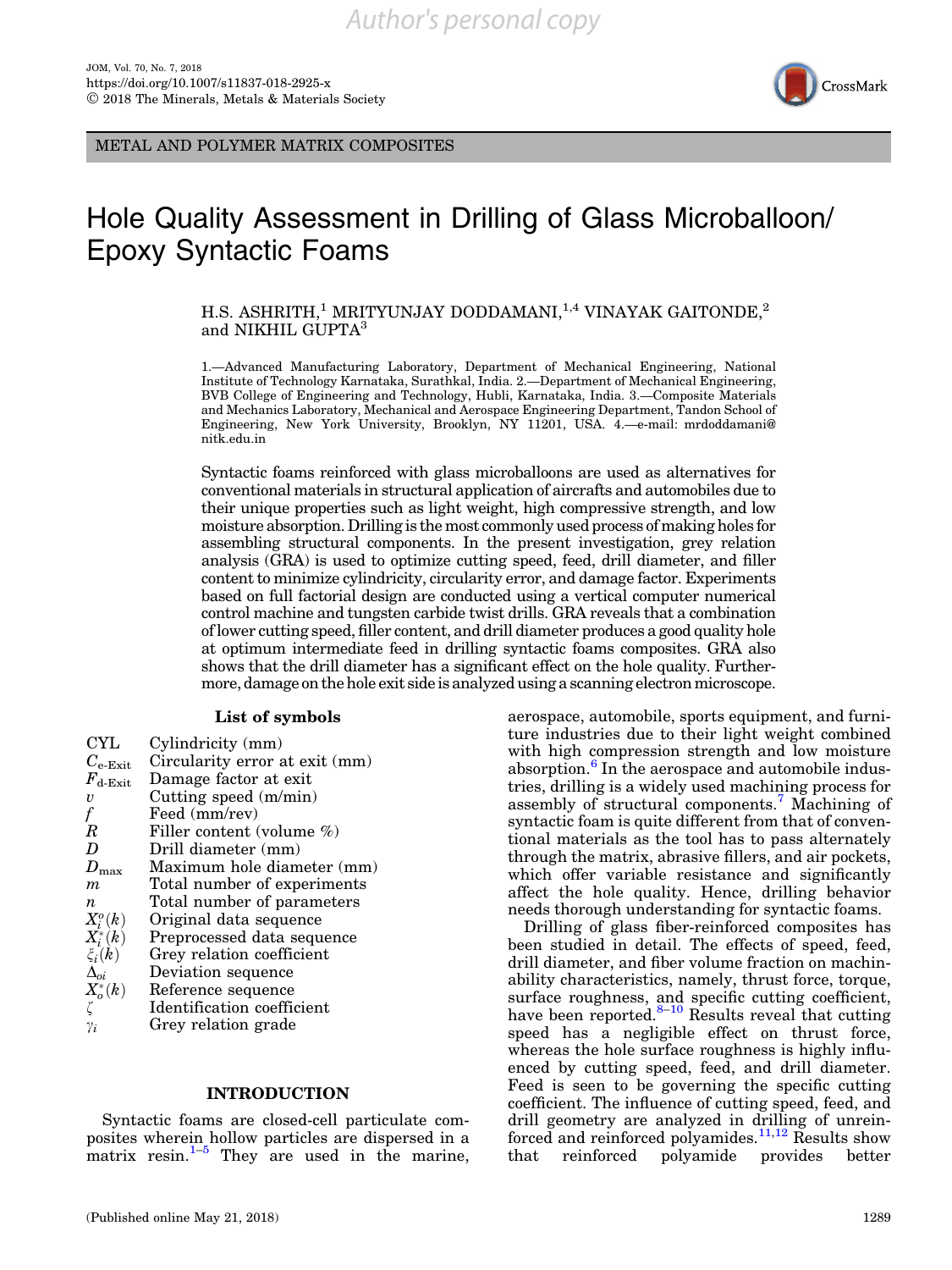machinability. Speed and feed in drilling carbon fiber-reinforced polymer (CFRP) composites are optimized using genetic algorithm, $^{13}$  $^{13}$  $^{13}$  and it is found that feed has a significant effect on thrust force, hole diameter, and delamination. Circularity of drilled holes is highly influenced by cutting speed. It is found that circularity decreases with an increase in cutting speed, while it remains almost constant for increase in feeds. Best results were obtained at a high cutting speed of 20,000 rpm for this material, suggesting the need for optimizing the cutting speed. Response surface methodology (RSM) models are used to analyze the effects of speed, feed, and point angle on delamination in drilling of CFRP.<sup>[14](#page-7-0)</sup> Parametric analysis reveals that delamination in CFRP drilling can be minimized by choosing a higher cutting speed, lower feed, and point angle. The effects of cutting speed and constituent materials are analyzed in CFRP drilling.<sup>15</sup> The study found that the matrix material has a significant effect on thrust force and torque generated during drilling. Reinforcement type and cutting speed has a negligible effect on thrust force, whereas torque is governed by cutting speed.

RSM with single response optimization is widely used in drilling studies. A single setting of process parameters may be optimal for single quality characteristic, but the same settings may yield detri-mental results for other quality features.<sup>[16](#page-7-0)</sup> Therefore multiobjective optimization may be the solution to optimize multiresponses simultaneously like in grey relation analysis  $(GRA).<sup>17</sup> GRA$  $(GRA).<sup>17</sup> GRA$  $(GRA).<sup>17</sup> GRA$  has successfully been implemented in the past for process parameter optimization in the drilling process.[17–19](#page-7-0)

Quantitative assessment of cylindricity and circularity error along with damage factor assessment are presented for glass microballoon (GMB)/epoxy syntactic foams. Furthermore, based on the experimental results, the process parameter  $(v, f, R$  and D) optimization using GRA is carried out to propose best hole quality parameters based on CYL,  $C_{e\text{-}Exit}$ , and  $F_{\text{d-Ext}}$ .

# MATERIALS AND METHOD

#### Constituent Materials

Epoxy resin (LAPOX L-12) with polyamine hardener (K-6) procured from Atul Ltd., Valsad, Gujarat, India, is the matrix system used for sample fabrication. GMBs used as filler with an average particle size of 45  $\mu$ m and true particle density of 350 kg/m<sup>3</sup> are procured from Trelleborg Offshore, Boston, MA.

# Sample Preparation

Syntactic foams were fabricated by dispersing 20, 40, and 60 by vol.% GMBs in epoxy matrix to cover a wide range of material compositions. $1,20$ GMBs were stirred slowly in epoxy resin at room temperature to obtain homogeneous slurry.

Hardener by 10 wt.% was added to the slurry and stirred for additional 5 min. The mixture was degassed (10 min) before pouring into the molds ( $\phi$  $35 \times 16$  mm) coated with silicone-releasing agent. The samples were cured at room temperature for 24 h and post cured at  $90^{\circ}$ C for additional 2 h. Samples were coded with EZZ convention, where E and ZZ represent epoxy matrix and filler vol.%, respectively. Supplementary Fig. S-1 shows an ascast freeze fractured micrograph of a representative E60 specimen showing uniform dispersion of GMBs in the matrix.

#### Planning of Experiments

Speed, feed, and drill diameter are significant parameters that influence cylindricity, circularity error, and damage factor $12,13,19$  and are considered in the present work along with filler content. The levels of these process parameters are chosen based on the available literature<sup>[1,9,14](#page-7-0),[18,21,22](#page-7-0)</sup> and are presented in supplementary Table S-I. Drilling-induced damage on the exit side is more severe than on the entry side;<sup>[10](#page-7-0)</sup> hence, circularity error and damage factor on exit side of drilled hole along with cylindricity are considered to be responses in the present investigation. Based on full factorial design (FFD), 81 experiments with three replicates for each run are conducted (Table [I\)](#page-4-0).

Based on FFD, experiments are conducted on a vertical computer numerical control (CNC) machine (MAX MILL PLUS+, MTAB, Chennai, India) using coated solid tungsten carbide drill bits. A coordinate measuring machine (Evolution 20.12.10, METRIS, UK) is used to measure the cylindricity and circularity error of drilled holes. The damage factor is given by Ref. [23:](#page-7-0)

$$
F_d = \frac{D_{\text{max}}}{D} \tag{1}
$$

Input parameters  $(I)$  and their levels  $(L)$  are coded as  $I_L$ . For example,  $v_{25}$  represents 25-m/min cutting speed.

# Grey Relation Optimization

GRA provides an efficient solution to uncertainty, multi-input, and discrete data problems.<sup>[18,19](#page-7-0)</sup> It involves the measurement of absolute values of data differences between the sequences. The steps involved for optimizing the process parameters are as follows:

#### Step 1 Data normalization/preprocessing

The experimental data of the responses (CYL,  $C_{e^-}$ )  $_{\text{Exit}}$  and  $F_{\text{d-Exit}}$  to be used in GRA must be preprocessed to be in the range of 0–1 for comparison. The lower-the-better characteristic of grey relation is used for data normalization since the objective is to minimize the responses. The equation used to normalize the data is given by:<sup>[19](#page-7-0)</sup>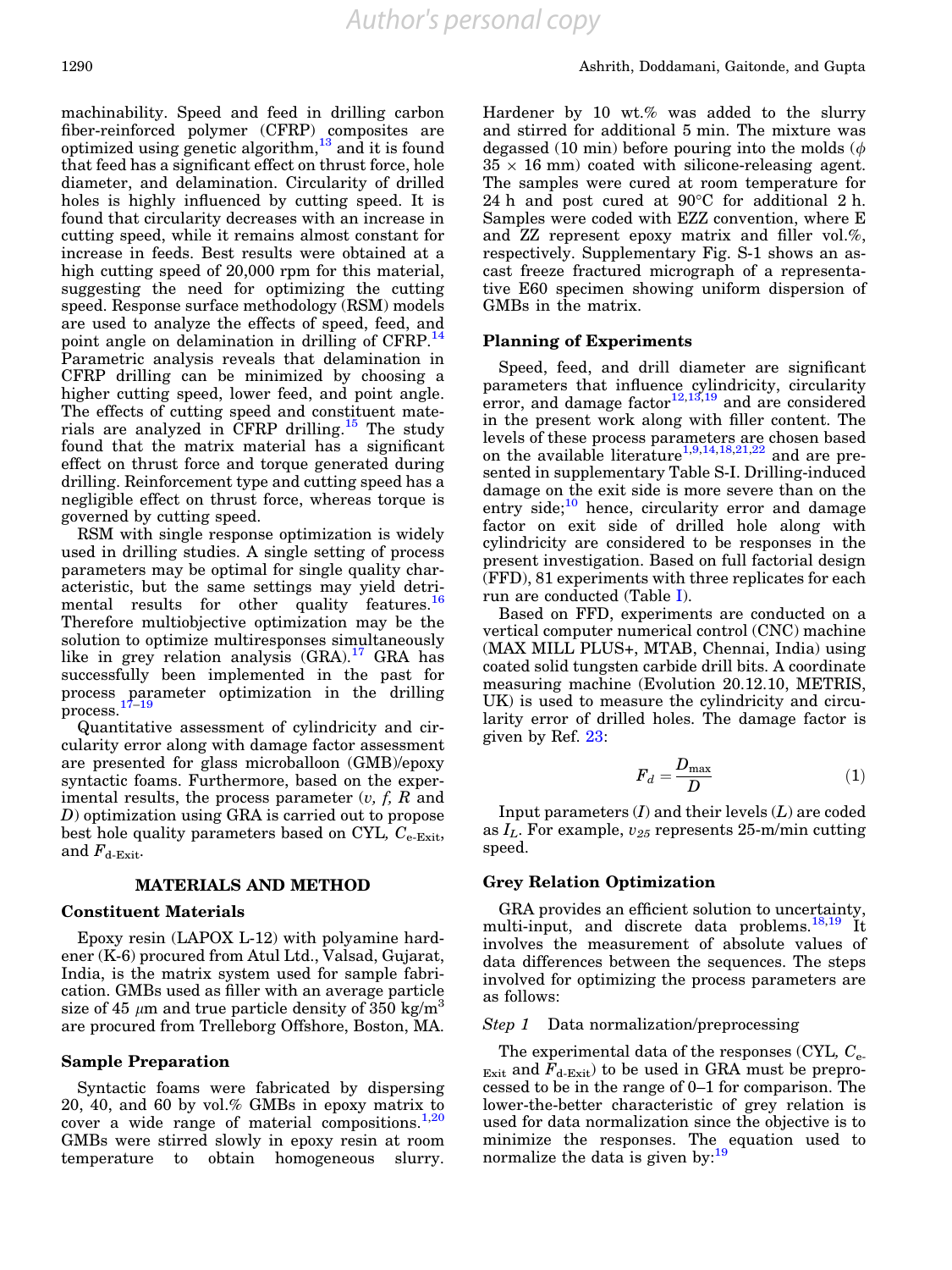#### <span id="page-4-0"></span>Hole Quality Assessment in Drilling of Glass Microballoon/Epoxy Syntactic Foams 1291

| <b>Process</b><br>parameter |            |                         |       | <b>E20</b>                    |                  |             | <b>E40</b>       |                  | <b>E60</b> |                                   |                       |  |
|-----------------------------|------------|-------------------------|-------|-------------------------------|------------------|-------------|------------------|------------------|------------|-----------------------------------|-----------------------|--|
| $\boldsymbol{v}$            | $\pmb{F}$  | $\overline{\mathbf{D}}$ | CYL   | $\boldsymbol{C_{\rm e-Exit}}$ | $F_{\rm d-Exit}$ | <b>CYL</b>  | $C_{\rm e-Exit}$ | $F_{\rm d-Exit}$ | <b>CYL</b> | $\boldsymbol{C_\mathrm{e\_Exit}}$ | $F_{\mathrm{d-Exit}}$ |  |
| 25                          | 0.04       | $\,8\,$                 | 0.021 | 0.011                         | 1.002            | 0.016       | 0.006            | 1.002            | 0.024      | 0.006                             | 1.002                 |  |
|                             |            | $12\,$                  | 0.025 | 0.002                         | 1.006            | 0.028       | 0.021            | 1.005            | 0.023      | 0.009                             | 1.004                 |  |
|                             |            | $16\,$                  | 0.014 | 0.013                         | 1.007            | 0.023       | 0.019            | 1.006            | 0.030      | 0.012                             | 1.007                 |  |
|                             | $0.08\,$   | $\,8\,$                 | 0.012 | 0.005                         | 1.002            | 0.012       | 0.008            | 1.004            | 0.018      | 0.006                             | 1.003                 |  |
|                             |            | $12\,$                  | 0.023 | 0.005                         | 1.007            | 0.014       | 0.006            | 1.007            | 0.015      | 0.006                             | 1.004                 |  |
|                             |            | $16\,$                  | 0.045 | 0.039                         | 1.007            | 0.047       | 0.020            | 1.008            | 0.037      | 0.019                             | 1.007                 |  |
|                             | 0.12       | $\,8\,$                 | 0.018 | 0.009                         | 1.004            | 0.022       | 0.012            | 1.003            | 0.018      | 0.004                             | 1.003                 |  |
|                             |            | $12\,$                  | 0.021 | 0.007                         | 1.007            | 0.014       | 0.004            | 1.005            | 0.008      | 0.005                             | 1.005                 |  |
|                             |            | $16\,$                  | 0.042 | 0.018                         | 1.009            | 0.048       | 0.022            | 1.005            | 0.031      | 0.015                             | 1.008                 |  |
| 75                          | 0.04       | 8                       | 0.017 | 0.007                         | 1.003            | 0.007       | 0.006            | 1.003            | 0.014      | 0.003                             | 1.003                 |  |
|                             |            | $12\,$                  | 0.014 | 0.014                         | 1.007            | 0.012       | 0.005            | 1.007            | 0.029      | 0.019                             | 1.006                 |  |
|                             |            | $16\,$                  | 0.028 | 0.023                         | 1.008            | 0.032       | 0.029            | 1.007            | 0.016      | 0.011                             | 1.007                 |  |
|                             | 0.08       | $\,8\,$                 | 0.023 | 0.007                         | 1.003            | 0.018       | 0.010            | 1.002            | 0.019      | 0.009                             | 1.004                 |  |
|                             |            | $12\,$                  | 0.016 | 0.010                         | 1.007            | 0.021       | 0.012            | 1.006            | 0.016      | 0.016                             | 1.005                 |  |
|                             |            | $16\,$                  | 0.027 | 0.010                         | 1.008            | $\,0.025\,$ | 0.025            | 1.009            | 0.035      | 0.026                             | 1.008                 |  |
|                             | $\rm 0.12$ | $\,8\,$                 | 0.021 | 0.010                         | 1.003            | 0.018       | 0.010            | 1.003            | 0.014      | 0.014                             | 1.004                 |  |
|                             |            | 12                      | 0.021 | 0.010                         | 1.007            | 0.016       | 0.008            | 1.008            | 0.015      | 0.014                             | 1.007                 |  |
|                             |            | $16\,$                  | 0.020 | 0.016                         | 1.009            | 0.028       | 0.022            | 1.009            | 0.022      | 0.017                             | 1.008                 |  |
| 125                         | 0.04       | 8                       | 0.019 | 0.013                         | 1.003            | 0.010       | 0.006            | 1.003            | 0.016      | 0.011                             | 1.002                 |  |
|                             |            | $12\,$                  | 0.019 | 0.018                         | 1.007            | 0.015       | 0.008            | 1.006            | 0.019      | 0.017                             | 1.006                 |  |
|                             |            | $16\,$                  | 0.043 | 0.034                         | 1.008            | 0.039       | 0.018            | 1.009            | 0.036      | 0.023                             | 1.008                 |  |
|                             | 0.08       | $\,8\,$                 | 0.013 | 0.012                         | 1.003            | 0.012       | 0.007            | 1.003            | 0.013      | 0.007                             | 1.003                 |  |
|                             |            | 12                      | 0.018 | 0.007                         | 1.008            | 0.010       | 0.003            | 1.007            | 0.019      | 0.013                             | 1.007                 |  |
|                             |            | $16\,$                  | 0.033 | 0.027                         | 1.008            | 0.045       | 0.028            | 1.010            | 0.032      | 0.012                             | 1.008                 |  |
|                             | $0.12\,$   | 8                       | 0.016 | 0.009                         | 1.004            | 0.014       | 0.009            | 1.004            | 0.028      | 0.010                             | 1.004                 |  |
|                             |            | $12\,$                  | 0.023 | 0.013                         | 1.007            | 0.027       | 0.012            | 1.007            | 0.024      | 0.014                             | 1.008                 |  |
|                             |            | 16                      | 0.024 | 0.017                         | 1.008            | 0.035       | 0.028            | 1.009            | 0.013      | 0.014                             | 1.008                 |  |

# Table I. Experimental plan and measured average values of responses

$$
X_{i}^{*}(k) = \frac{\max_{i}^{0}(k) - X_{i}^{0}(k)}{\max_{i}^{0}(k) - \min_{i}^{0}(k)}
$$
(2)

where  $i = 1...$  m;  $k = 1...$  n.

Step 2 Grey relation coefficient and grades

The grey relation coefficient is calculated using:<sup>19</sup>

$$
\zeta_i(k) = \frac{\Delta_{\min} + \zeta \Delta_{\max}}{\Delta_{oi}(k) + \zeta \Delta_{\max}} \tag{3}
$$

$$
\Delta_{oi}(k) = \|X^*_o(k) - X^*_i(k)\| \tag{4}
$$

$$
\Delta_{\max}(k) = \max \max \left\| X_o^*(k) - X_i^*(k) \right\| \tag{5}
$$

$$
\Delta_{\min}(k) = \min \min \left\| X_o^*(k) - X_i^*(k) \right\| \tag{6}
$$

 $\zeta$  is the identification coefficient and  $\zeta = 0.5$  is generally used for analysis.<sup>[18](#page-7-0)</sup> The grey relation grade is calculated by taking the averages of the grey relation coefficient. The grey relation grade is calculated by:

$$
\gamma_i = \frac{1}{n} \sum_{k=1}^n \xi_i(k) \tag{7}
$$

The grey relation grade along with the rank is presented in the results.

# RESULTS AND DISCUSSION

### Experimental Investigation

Experimentally measured values of the responses (CYL,  $C_{e\text{-Exit}}$ , and  $F_{d\text{-Exit}}$ ) are presented in Table I. Figure [1](#page-5-0) presents the main effect plots of the responses. CYL decreases with increasing cutting speed up to  $v_{75}$  while an increasing trend is observed with a further increase in cutting speed. Increasing cutting speed increases vibration of the cutting tool resulting in high CYL values. $^{24}$  $^{24}$  $^{24}$  Increasing feed and drill diameter increases CYL while a decreasing trend is observed with increasing filler content (Fig. [1](#page-5-0)a). At lower feeds, the tool moves slowly along the axis of the hole leading to lower  $CYL$  values.<sup>2</sup>

Figure [1](#page-5-0)b shows that  $C_{e\text{-}Exit}$  increases with speed and drill diameter while it decreases with increasing feed and filler content. Increasing  $v$  causes a high surface distortion of the sample due to the increased interaction of the tool and the drilled wall, which increases the circularity error. Lower values of circularity errors are observed at higher feeds due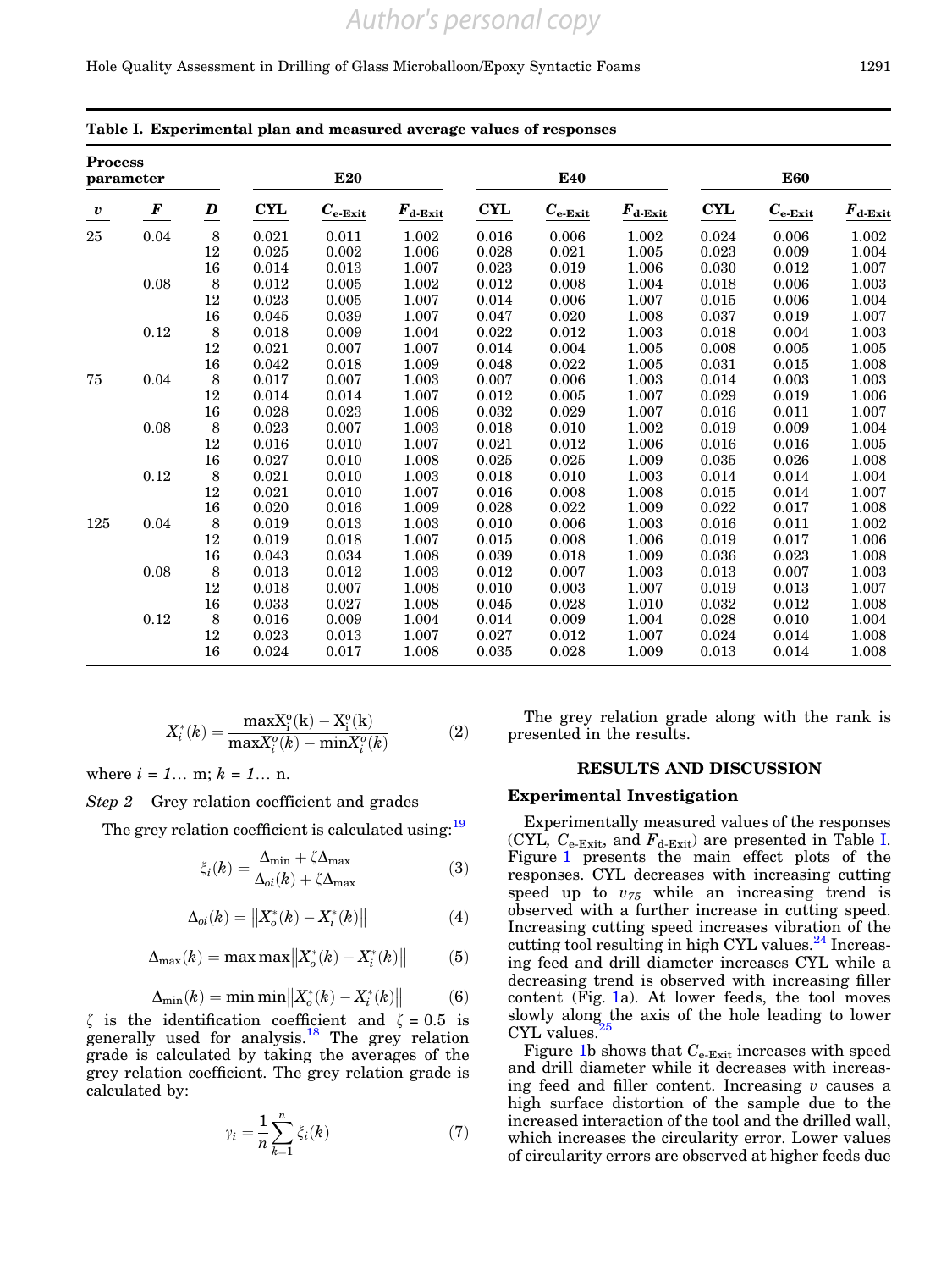<span id="page-5-0"></span>

Fig. 1. Main effect plots for (a) cylindricity, (b) circularity error at exit, and (c) damage factor at exit showing the mean values.

to a reduced tool–workpiece interface tempera-ture.<sup>[26](#page-7-0)</sup> Increased thermal stability with increasing  $R^{12}$  $R^{12}$  $R^{12}$  and lower cutting forces using smaller D leads to smaller circularity error values.<sup>[27](#page-7-0)</sup>  $F_{d\text{-}Exit}$ increases with increasing  $v, f,$  and  $D$  while it decreases with increasing  $R$  as shown in Fig. 1c. The damage factor is dependent on the thrust force developed during drilling process.<sup>[18](#page-7-0)</sup> Increasing cutting speed increases thrust force results in higher values of damage factor. A higher value of damage factor is observed with increasing feed due to increased thrust force because of increased friction between tool and syntactic foam.<sup>[8](#page-7-0)</sup> Thrust force increases with increasing drill diameter due to increased contact area resulting in higher damage factor values.<sup>[9](#page-7-0)</sup> Supplementary Fig. S-2 shows a scanning electron micrograph of a part of a drilled hole. Comparing supplementary Fig. S-2a and S-2b, it is clear that the amount of damage occurred using  $D_8$  is lesser than  $D_{16}$ . With increased GMBs, content thrust force decreases resulting in lower damage factor values.

It is observed from Fig. 1 that minimum CYL,  $C_{e}$ . Exit, and  $F_{d\text{-}Exit}$  is observed at  $v_{75}f_{0.04}R_{60}D_8$ ,  $v_{25}f_{0.12}R_{60}D_8$ , and  $v_{25}f_{0.04}R_{60}D_8$ , respectively. Intermediate cutting speed is required to reduce CYL whereas lower cutting speed is required to minimize  $C_{\text{e-Exit}}$  and  $F_{\text{d-Exit}}$ . Similarly lower feed leads to reduced CYL and  $F_{\textnormal{d-Ext}}$  whereas higher feed is required to minimize  $C_{\text{e-Exit}}$ . The trade-off between cutting speed and feed for minimizing CYL,  $C_{e\text{-}Exit}$ , and  $F_{d\text{-}Exit}$  leads to a multi-objective optimization problem. Hence, there is a need to optimize multiple process parameters using a suitable method. Therefore, in the present work, GRA is used to optimize the multiple process parameters  $(v, f, R, \text{ and } D)$  to minimize CYL,  $C_{e\text{-Exit}}$  and  $F_{d\text{-Exit}}$  in drilling of syntactic foam composites.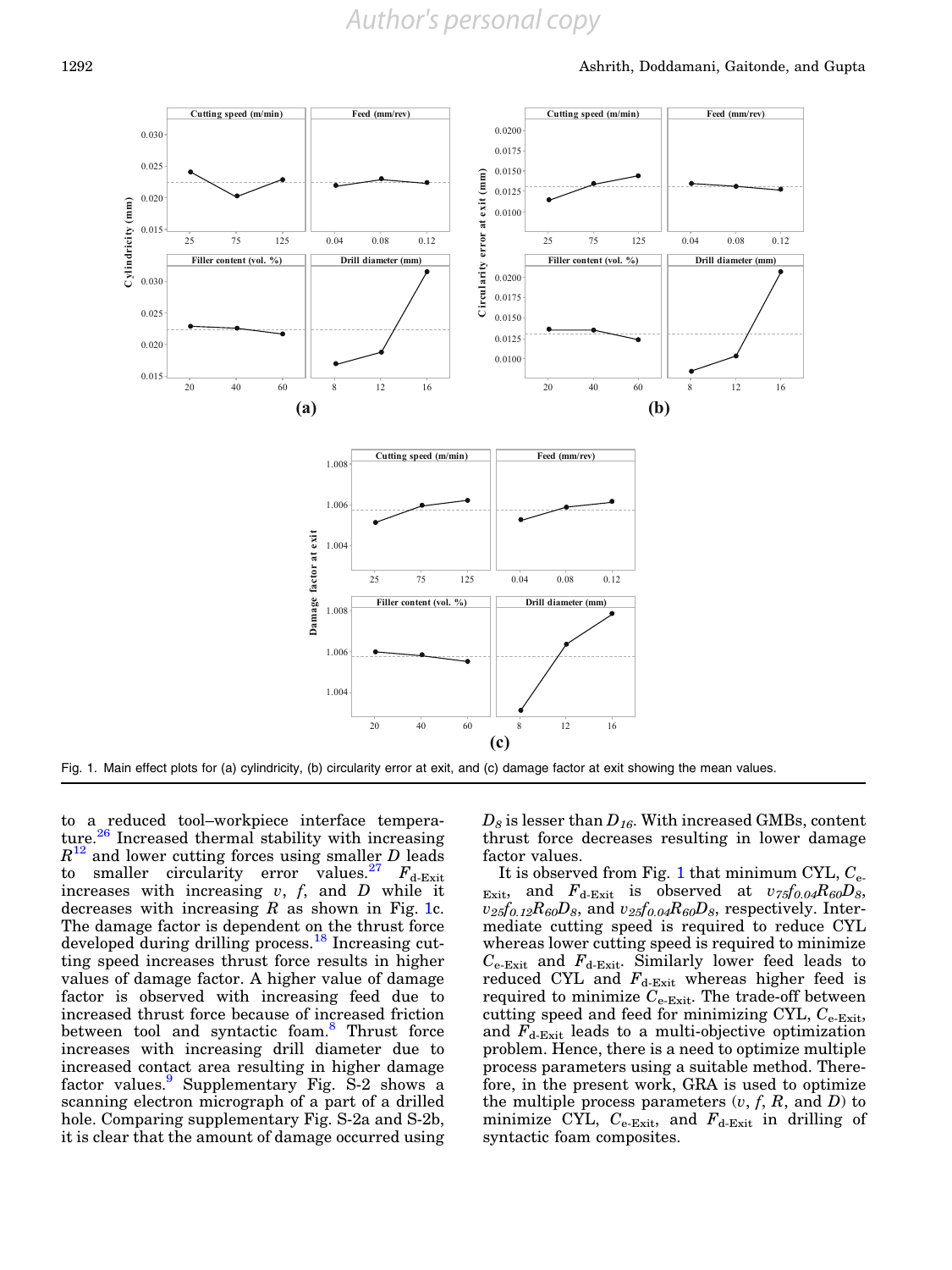# *Author's personal copy*

#### Hole Quality Assessment in Drilling of Glass Microballoon/Epoxy Syntactic Foams 1293

|                             |          |   | <b>E20</b>  |                                             |       |            |              |             | E40   |                          |            |                |             | <b>E60</b>               |       |            |      |  |  |
|-----------------------------|----------|---|-------------|---------------------------------------------|-------|------------|--------------|-------------|-------|--------------------------|------------|----------------|-------------|--------------------------|-------|------------|------|--|--|
| <b>Process</b><br>parameter |          |   | $\xi_i$ (K) |                                             |       |            |              | $\xi_i$ (K) |       |                          |            |                | $\xi_i$ (K) |                          |       |            |      |  |  |
| $\boldsymbol{v}$            |          | D |             | CYL $C_{e\text{-Exit}}$ $F_{d\text{-Exit}}$ |       | $\gamma_i$ |              |             |       | Rank CYL Ce-Exit Fd-Exit | $\gamma_i$ |                |             | Rank CYL Ce-Exit Fd-Exit |       | $\gamma_i$ | Rank |  |  |
| 25                          | 0.04     |   | 8 0.594     | 0.673                                       | 0.953 | 0.740      | 16           | 0.695       | 0.822 | 0.910                    | 0.809      | $\overline{5}$ | 0.547       | 0.822                    | 0.910 | 0.760      | 11   |  |  |
|                             |          |   | 12 0.532    | 1.000                                       | 0.498 | 0.677      | 29           | 0.494       | 0.493 | 0.553                    | 0.513      | 59             | 0.562       | 0.725                    | 0.708 | 0.665      | 32   |  |  |
|                             |          |   | 16 0.745    | 0.627                                       | 0.436 | 0.603      | 42           | 0.562       | 0.521 | 0.475                    | 0.519      | 57             | 0.471       | 0.649                    | 0.428 | 0.516      | 58   |  |  |
|                             | 0.08     |   | 8 0.804     | 0.860                                       | 0.968 | 0.877      | $\mathbf{1}$ | 0.804       | 0.755 | 0.691                    | 0.750      | 15             | 0.651       | 0.822                    | 0.781 | 0.751      | 14   |  |  |
|                             |          |   | 12 0.562    | 0.860                                       | 0.453 | 0.625      | 37           | 0.745       | 0.822 | 0.420                    | 0.662      | 33             | 0.719       | 0.822                    | 0.621 | 0.721      | 19   |  |  |
|                             |          |   | 16 0.350    | 0.333                                       | 0.428 | 0.370      | 80           | 0.339       | 0.507 | 0.394                    | 0.413      | 76             | 0.406       | 0.521                    | 0.416 | 0.448      | 68   |  |  |
|                             | 0.12     |   | 8 0.651     | 0.725                                       | 0.634 | 0.670      | 31           | 0.577       | 0.649 | 0.742                    | 0.656      | 34             | 0.651       | 0.902                    | 0.716 | 0.756      | 12   |  |  |
|                             |          |   | 12 0.594    | 0.787                                       | 0.440 | 0.607      | 40           | 0.745       | 0.902 | 0.553                    | 0.733      | 18             | 0.953       | 0.860                    | 0.573 | 0.796      | 6    |  |  |
|                             |          |   | 16 0.369    | 0.536                                       | 0.357 | 0.421      | 74           | 0.333       | 0.481 | 0.539                    | 0.451      | 67             | 0.461       | 0.587                    | 0.394 | 0.481      | 65   |  |  |
| 75                          | 0.04     |   | 8 0.672     | 0.787                                       | 0.752 | 0.737      | 17           | 1.000       | 0.822 | 0.791                    | 0.871      | $\overline{2}$ | 0.745       | 0.949                    | 0.781 | 0.825      | 4    |  |  |
|                             |          |   | 12 0.745    | 0.607                                       | 0.440 | 0.597      | 44           | 0.804       | 0.860 | 0.436                    | 0.700      | 22             | 0.482       | 0.521                    | 0.515 | 0.506      | 61   |  |  |
|                             |          |   | 16 0.494    | 0.468                                       | 0.405 | 0.456      | 66           | 0.451       | 0.407 | 0.428                    | 0.428      | 71             | 0.695       | 0.673                    | 0.432 | 0.600      | 43   |  |  |
|                             | 0.08     |   | 8 0.562     | 0.787                                       | 0.725 | 0.691      | 26           | 0.651       | 0.698 | 0.938                    | 0.762      | 10             | 0.631       | 0.725                    | 0.676 | 0.677      | 28   |  |  |
|                             |          |   | 12 0.695    | 0.698                                       | 0.416 | 0.603      | 41           | 0.594       | 0.649 | 0.472                    | 0.572      | 49             | 0.695       | 0.569                    | 0.524 | 0.596      | 45   |  |  |
|                             |          |   | 16 0.506    | 0.698                                       | 0.399 | 0.535      | 53           | 0.532       | 0.446 | 0.349                    | 0.442      | 70             | 0.423       | 0.435                    | 0.381 | 0.413      | 77   |  |  |
|                             | 0.12     |   | 8 0.594     | 0.698                                       | 0.742 | 0.678      | 27           | 0.651       | 0.698 | 0.733                    | 0.694      | 24             | 0.745       | 0.607                    | 0.661 | 0.671      | 30   |  |  |
|                             |          |   | 12 0.594    | 0.698                                       | 0.432 | 0.575      | 48           | 0.695       | 0.755 | 0.394                    | 0.615      | 38             | 0.719       | 0.607                    | 0.434 | 0.587      | 46   |  |  |
|                             |          |   | 16 0.612    | 0.569                                       | 0.357 | 0.513      | 60           | 0.494       | 0.481 | 0.357                    | 0.444      | 69             | 0.577       | 0.552                    | 0.369 | 0.499      | 62   |  |  |
|                             | 125 0.04 |   | 8 0.631     | 0.627                                       | 0.834 | 0.697      | 23           | 0.872       | 0.822 | 0.791                    | 0.828      | 3              | 0.695       | 0.673                    | 1.000 | 0.789      | 7    |  |  |
|                             |          |   | 12 0.631    | 0.536                                       | 0.428 | 0.532      | 54           | 0.719       | 0.755 | 0.462                    | 0.646      | 35             | 0.631       | 0.552                    | 0.506 | 0.563      | 50   |  |  |
|                             |          |   | 16 0.363    | 0.366                                       | 0.384 | 0.371      | 79           | 0.390       | 0.536 | 0.357                    | 0.428      | 72             | 0.414       | 0.468                    | 0.387 | 0.423      | 73   |  |  |
|                             | 0.08     |   | 8 0.774     | 0.649                                       | 0.725 | 0.716      | 20           | 0.804       | 0.787 | 0.733                    | 0.775      | 9              | 0.774       | 0.787                    | 0.801 | 0.787      | 8    |  |  |
|                             |          |   | 12 0.651    | 0.787                                       | 0.384 | 0.607      | 39           | 0.872       | 0.949 | 0.436                    | 0.752      | 13             | 0.631       | 0.627                    | 0.416 | 0.558      | 51   |  |  |
|                             |          |   | 16 0.441    | 0.425                                       | 0.379 | 0.415      | 75           | 0.350       | 0.416 | 0.333                    | 0.366      | 81             | 0.451       | 0.649                    | 0.372 | 0.490      | 64   |  |  |
|                             | 0.12     |   | 8 0.695     | 0.725                                       | 0.661 | 0.694      | 25           | 0.745       | 0.725 | 0.654                    | 0.708      | 21             | 0.494       | 0.698                    | 0.691 | 0.628      | 36   |  |  |
|                             |          |   | 12 0.562    | 0.627                                       | 0.422 | 0.537      | 52           | 0.506       | 0.649 | 0.412                    | 0.522      | 55             | 0.547       | 0.607                    | 0.405 | 0.519      | 56   |  |  |
|                             |          |   | 16 0.547    | 0.552                                       | 0.375 | 0.491      | 63           | 0.423       | 0.416 | 0.361                    | 0.400      | 78             |             | 0.774 0.607              | 0.370 | 0.583      | 47   |  |  |

#### Table II. Grey relation coefficient, grade, and rank

#### Grey Relation Optimization

Supplementary Table S-II presents the normalized data of the responses (CYL,  $C_{e\text{-}Exit}$ , and  $F_{d\text{-}Exit}$ ) for comparison. Grey relation coefficients along with the grey relation grade and ranks are presented in Table II. From Table II, it is found that the highest grey relation grade (0.877) is observed at a combination of  $v_{25}f_{0.08}R_{20}D_8$  that is the optimized condition. Performing machining at this optimized condition, i.e., using lower values of cutting speed, drill diameter, filler content, and intermediate feed, provides a good quality hole.

The influence of the process parameters on the machining performance needs to be analyzed to clearly determine the levels of process parameters at an optimized condition  $(v_{25}f_{0.08}R_{20}D_8)$ . Average analysis is used to identify the process parameter influence, and the results are presented in supplementary Table S-III. A response table is calculated by taking the average of grey relation grades at a particular level. The delta in supplementary Table S-III is calculated by taking the difference between the maximum and minimum values of average grey relation grades at a particular level of process parameter. Grey relation grade graphs drawn using a response table are presented in

supplementary Fig. S-3. The deviation of drill diameter from mean line is found to be more (supplementary Fig. S-3), indicating it has significant effect on CYL,  $C_{e\text{-Exit}}$ , and  $F_{d\text{-Exit}}$ . It is also observed from supplementary Table S-III that the drill diameter is the most influential process parameter on the hole quality. An ANOVA result for grey relation grade is presented in supplementary Table S-IV, which is used to find the percentage contribution of a significant process parameter. It is observed from supplementary Table S-IV that the drill diameter (73.12%) has a significant effect on CYL,  $C_{e\text{-Exit}}$ , and  $F_{d\text{-Exit}}$  in drilling glass microballoon/epoxy syntactic foams followed by the interaction between drill diameter and feed. This investigation presents the guidelines for drilling quality holes in GMB/epoxy syntactic foams used for structural applications.

# **CONCLUSIONS**

Syntactic foams were fabricated by dispersing 20, 40, and 60 vol.% of glass microballoons in epoxy matrix. Experiments were conducted based on FFD to evaluate the responses (CYL,  $C_{e\text{-Exit}}$ , and  $F_{d\text{-Exit}}$ ), and the process parameters were optimized using